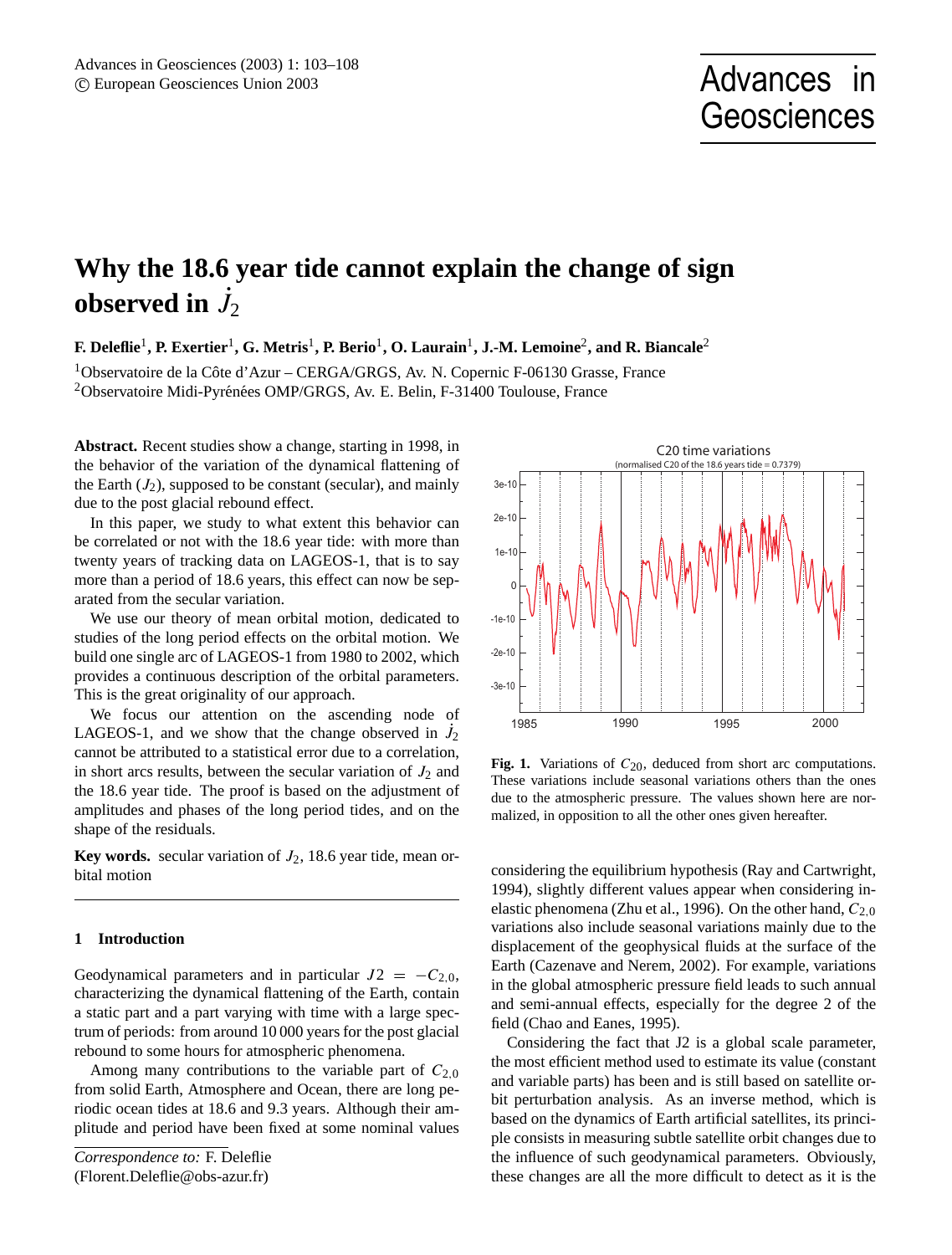

rameters on the ascending node of LAGEOS-1. The method of mean orbital motion links geodynamical parameters to corresponding mean effects on orbits. In this figure are shown, for three given parameters, the evolution of the ascending node over a period of 20 years. Each curve is the difference of two extrapolations: the first curve enlightens the impact of the secular variation of  $C_{2,0}$ , the second of the 18.6 year equilibrium tide [Ray and Cartwright,1994] which is equivalent to 1,23cm of water, the third of the 9.3 year tide which is equivalent to 0,02cm of water.

**Fig. 3.** Values of  $C_{2,0}$  adjusted on long arcs from 1980 to 2001. Each point is obtained from the computation of a 5 year arc of LAGEOS-1 or -2, sliding every half year. As a consequence, the points are not independent one from another. No seasonal variations can be observed. One can notice the great agreement between both satellites, computed independently.

variability of the parameter with time which is studied. As an example, let us recall that the  $\dot{C}_{2,0}$  to  $C_{2,0}$  ratio is of the order of  $10^{-7}$ .

Thanks to the dramatic improvement of the precise orbit determination with LAGEOS and other geodetic satellites, J2 time-series have been computed largely (Cox and Chao, 2002). These series show an average drift which is more or less secular from the end of the 70's to 1998 (see Fig. 1), effect which has been linked to the post glacial rebound and to the possible melting of polar caps (Yoder et al., 1983; Gegout, 1991). But, since then, it displays a strange long period behavior (change of sign observed in  $\dot{C}_{2,0}$ ), possibly correlated to oceanic effects or to the liquid core of the Earth (Cox and Chao, 2002).

Here, we assess the possible correlation between this unexpected behavior and possible uncertainties (phase and amplitude) in the long period ocean tides (18.6 and 9.3 y). The 18.6 year tide cannot be decorrelated from the post glacial rebound effect over a short period of time, even if several satellite orbits are analyzed together. As a mater of fact, the effects of degree 2 of ocean and solid Earth have the same signature over a short period (less than one year roughly). On the other hand, over a long period of time (several years), the ascending node of artificial satellites clearly has parabolic and long period signatures, respectively due to post glacial rebound  $(\dot{C}_{2,0}$  secular) and 18.6 year tide.

Thus, in order to compute long orbital arcs over a period of time of 18–20 years, we have developed a dedicated orbit analysis technique. This technique enables us to describe the dynamical evolution of the mean orbital motion (Métris and Exertier, 1995), to compute mean orbital elements from precise fitted short arcs (Exertier, 1990), and then to estimate geodynamical parameters linked with long periodic and secular perturbations (Exertier et al., 1999.

From the analysis of orbit signatures (e.g. variations of the mean ascending node), using the LAGEOS-1 data between 1980 and 2002, we show that the combination of post glacial rebound and 18.6 year tide effects can be properly separated.

This leads us to conclude that the change of sign observed in  $\dot{C}_{2,0}$  is certainly due to other effects, like oceanic ones.

#### **2 The specificity of our study: the mean orbital motion**

To build a long arc, and to take advantage of our method, we first have computed dynamical short arcs (10 days) of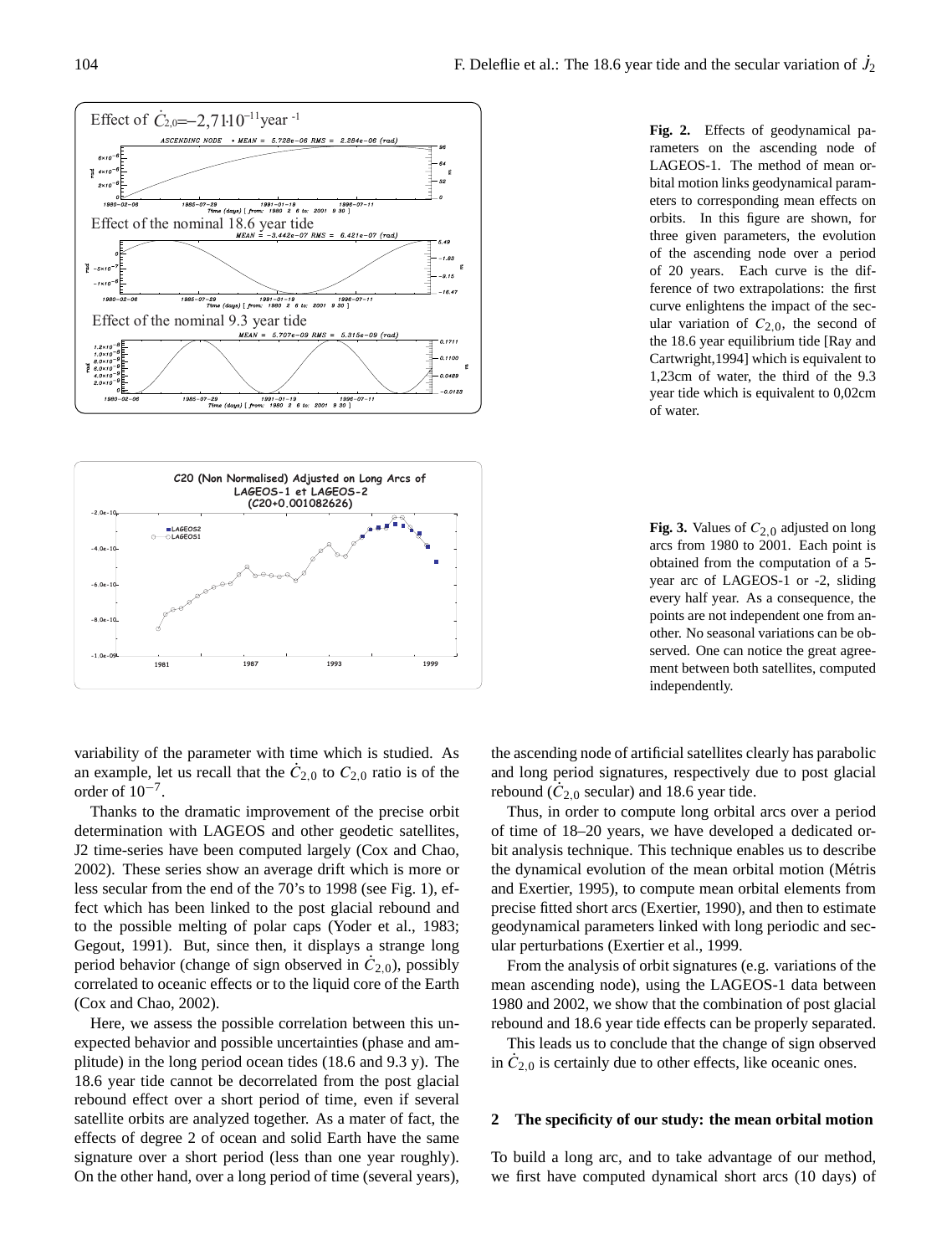

**Fig. 4.** What is observed on the ascending node. This figure shows the residuals on the ascending node of an arc computed from 1980 to 2002. There is no adjusted geodynamical parameter. Adjusted parameters: initial conditions, 5 empirical mean drag accelerations (varying from  $-0$ , 2644  $10^{-11}$  ms<sup>-2</sup> to  $-0$ , 4841  $10^{-11}$  ms<sup>-2</sup>), a scale factor for the solar radiation pressure (equal to 0, 95).



**Fig. 5.** Residuals on the ascending node of LAGEOS with an arc computed from 1980 to 1996 (Solution 1). Ajusted geodynamical parameters: 18.6 year tide, 9.3 year tide  $C_{2,0}$  and  $\dot{C}_{2,0}$ . An annual and a semi-annual terms have also been adjusted.

LAGEOS-1, to provide information about the continuous behavior of the observed mean ascending node of the trajectories, and to get "mean observed elements". Then we have used our semi-analytical method (based on averaged perturbations and corresponding mean equations of motion; Métris and Exertier, 1995; Deleflie, 2002).

### 2.1 Construction of "mean observed elements"

There are two steps to obtain "observed mean elements" from measurements of geodetic techniques.

First, successive short arcs are computed with a classical numerical integration, over the whole period during which tracking data are available: we use the GINS software to compute 10-day arcs, on the basis of SLR data. Note that at this stage, only the state vector (and no physical parameter) is adjusted. These orbits are formulated with orbital elements and not with positions and velocities, in order to isolate the short from the long period perturbations.

Secondly, all the short period terms are removed, to get one single set of 6 mean orbital element every 10 days. This filtering approach, applied in the CANEL software, is described in (Exertier, 1990).

These "observed mean elements " are seen as observations of the mean motion, providing us the possibility to adjust orbit and geodynamical parameters.

# 2.2 Interests of the semi-analytical theory

The theoretical long arc orbits are adjusted on the basis of these observations obtained from CANEL, in the CODIOR software, making residual temporal series for each mean orbital element.

Our semi-analytical theory of the mean orbital motion is able to compute effects due to mean potentials (Earth, Moon and Sun, and planets) and mean surface forces (radiation pressures and drag) acting on a given satellite. The method has been built in a such way that sensibilities are computed together with the mean orbit itself.

As a result of orbital dynamics, the  $C_{2,0}$  coefficient generates a precession of the ascending node of an orbit. Over long arcs, this secular motion is much more important than short periodic variations due to  $C_{2,0}$ . We can express  $C_{2,0}$ , seen as a parameter varying with time, such as:

$$
C_{2,0}(t) = C_{2,0}(t_0) + \dot{C}_{2,0}(t - t_0) + a_{18,6} \cos(\omega_{18,6}t)
$$
  
+ $a_{9,3} \cos(\omega_{9,3}t) + T_{AN} + T_{SA}$  (1)

where 18, 6 and 9, 3 denote respectively the quantities linked to the 18.6 and the 9.3 year tides.  $T_{AN}$  is an annual term,  $T_{SA}$ a semi-annual term.

Values of effective values of  $C_{2,0}(t)$  are shown Fig. 3; There is no seasonal variation in  $C_{2,0}(t)$  because they are adjusted directly in  $T_{AN}$  and  $T_{SA}$ . These values have been obtained from long arcs of LAGEOS-1 and -2. LAGEOS-2 confirms the results obtained from LAGEOS-1, showing that the strong variations are not linked to the non-gravitational forces acting on LAGEOS-1 (Métris et al., 1998). Indeed, let us recall that satellite dynamics imposes strong correlations between the semi-major axis and the node. As a consequence, any residuals in the mean semi-major axis can have a corresponding signature in the mean ascending node. That's why empirical orbital coefficients are also estimated along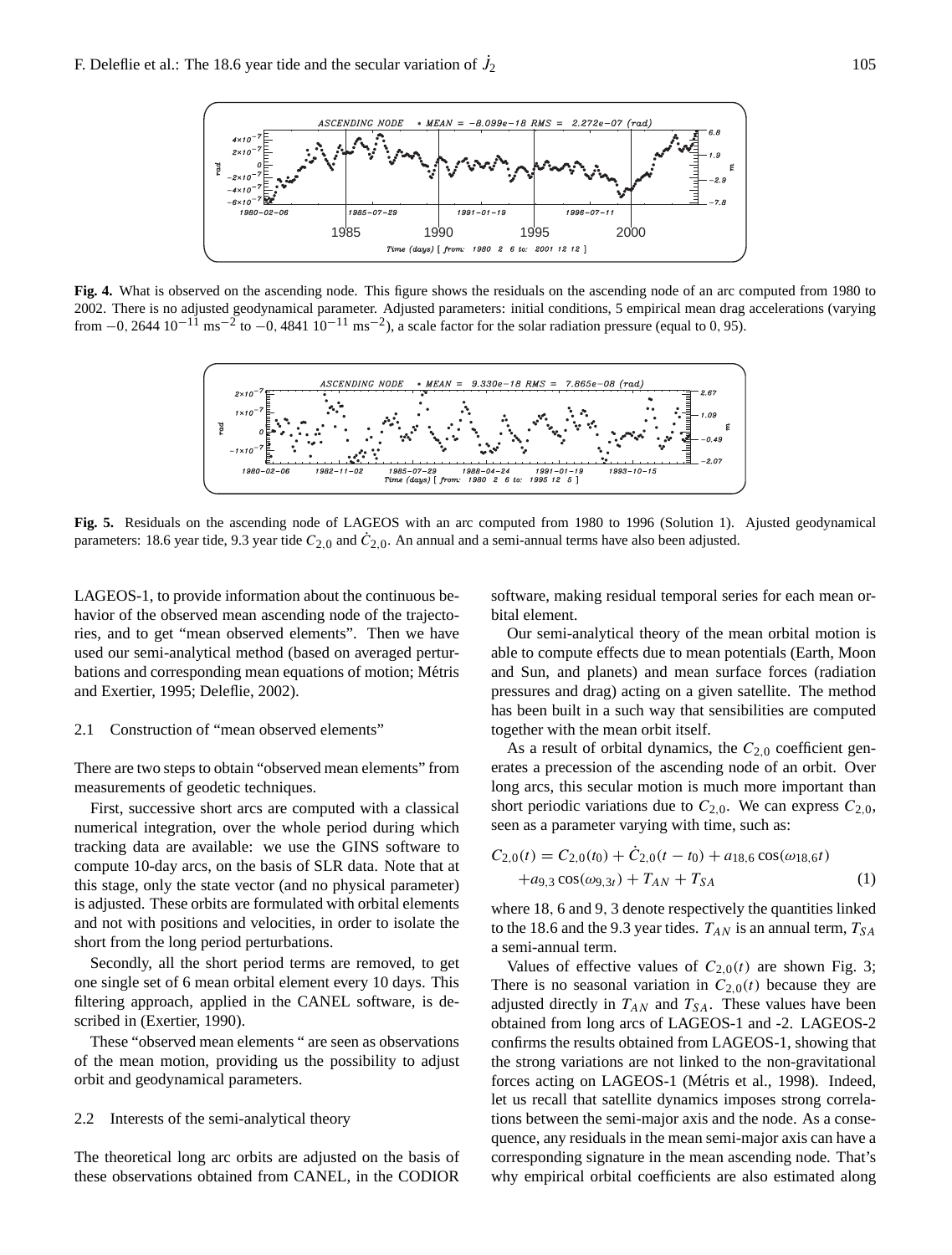#### **Table 1.** Adjusted zonal parameters

| Arc                   | Period of<br>the arc | $C_{2,0}$                                       | $C_{2,0}$                             |
|-----------------------|----------------------|-------------------------------------------------|---------------------------------------|
|                       |                      |                                                 | $year^{-1}$                           |
|                       | 1980-1996            | $-0$ , 108262643 $10^{-2} \pm 0$ , 1 $10^{-9}$  | 2, 72 $10^{-11} \pm 0$ , 1 $10^{-10}$ |
| $\mathcal{D}_{\cdot}$ | 1980-2002            | $-0$ , 108262636 $10^{-2} \pm 0$ , 4 $10^{-10}$ | 2, 70 $10^{-11} \pm 0$ , 9 $10^{-12}$ |
|                       | 1980-2002            | $-0$ , 108262636 $10^{-2} \pm 0$ , 4 $10^{-10}$ | $2,83\ 10^{-11} \pm 0.7\ 10^{-12}$    |

**Table 2.** Adjusted tidal parameters

| Arc | Period of<br>the arc | Ampl.<br>cm | Phase<br>deg | 18.6 year tide<br>$\mathbf{C}$<br>cm | cm                | Ampl.<br>cm    | Phase<br>deg | 9.3 year tide<br>$\mathbf{C}$<br>cm | cm                       |
|-----|----------------------|-------------|--------------|--------------------------------------|-------------------|----------------|--------------|-------------------------------------|--------------------------|
|     | 1980-1996            | 1.60        | 81           | $1.58 \pm 0.1$                       | $0, 27 \pm 0, 5$  | 0.25           | $-7$         | $0,03 \pm 0,09$                     | $-0, 25 \pm 0, 2$        |
| ↑   | 1980-2002            | 1.45        | 77           | $1.41 \pm 0.05$                      | $0, 34 \pm 0, 03$ | 0.49           | $-50$        | $0.37 \pm 0.05$                     | $-0.32 \pm 0.04$         |
|     | 1980-2002            | 1.50        | 78           | $1.47 \pm 0.04$                      | $0.31 \pm 0.03$   | $\blacksquare$ | -            | $\overline{\phantom{0}}$            | $\overline{\phantom{0}}$ |

the long arc, the mean surface forces being at present not perfectly and totally modeled.

Obviously, as a result of the analysis of a single arc of LA-GEOS, the estimated geodynamical coefficient  $C_{2,0}(t)$  is is an effective one. It contains, in addition to  $C_{2,0}$  secular, the effect of the even harmonic coefficients of higher degree; the ascending node variations being the result of a linear combination of the variations of all even zonals (Eanes, 1995; Eanes and Bettadpur, 1996).

The ascending node is well adapted to study the specific signatures of each component of Eq. (1), because of the shape of the corresponding Lagrange equation:

$$
\frac{d\Omega}{dt} = \frac{1}{\sqrt{\mu a} \sqrt{1 - e^2} \sin(i)} C_{2,0}(t) \frac{\mu}{a} \left(\frac{R_0}{a}\right)^2
$$

$$
F'_{2,0,1}(i) \sum_{q=-\infty}^{\infty} G_{2,1,q}(e) \cos(\psi(M, \omega, \Omega, TS_G)) \quad (2)
$$

where U denotes the gravitational potential, and  $\mu$  the gravitational constant of the Earth (Kaula, 1966). Since  $C_{2,0}(t)$ is proportional to  $\frac{d\Omega}{dt}$ , and since the value of the orbital inclination of LAGEOS orbits is high,  $\Omega$  is thus a very good variable to study the effect of  $C_{2,0}(t)$ .

Figure 2 shows the specific signatures on the node. Over a long period of time, it is thus possible to properly estimate the corresponding parameters (amplitude and phase) from the node. The present goal consists in checking that there is no value of the involved coefficients in Eq. (1) which can explain what is observed on the ascending node. In other words, we show that the strong variation observed in  $C_{2,0}(t)$ has a geophysical origin, and is not due to statistic correlations (which can appear if the period of analysis is too short).

#### **3 Adjustment of the 18.6 year and the 9.3 year tides**

We have computed two long arcs using the following standards, the first from 1980 to 1996 and the second from 1980 to 2002:

- **–** GRIM5-S1 for the gravity field model (Biancale et al., 2000),
- **–** (Schwiderski, 1980) for the ocean tides,
- the Love numbers  $k_2 = 0$ , 299 and  $k_3 = 0$ , 094 to compute the terrestrial tides,
- **–** the VSOP82 theory for the luni-solar effects and the planets (Bretagnon and Francou, 1988).

These two single long arcs are based on a nominal geodynamical model including long period tides. Figures 4, 5, 6, 7 show the residuals on the ascending node of the computed arcs in each case, adjusting or not some physical parameters.

Figure 4 shows the residuals from 1980 to 2002 when no geodynamical parameter is adjusted. One can notice a strange characteristic at the beginning of 1998. At this sage, it is impossible to say whether it is linked to an inappropriate value of  $\dot{C}_{2,0}$  or not. Here, we have fixed  $\dot{C}_{2,0}$  =  $2, 71$  10<sup>-11</sup> year<sup>-1</sup>, the 18.6 year tide to 1,23cm, and the 9,3 tide to 0,02cm. The other characteristics of the mean model are nominal.

To evaluate the impact of this strong behavior on the value of tidal parameters, we have computed an arc (Solution 1) from 1980 to 1996 (Fig. 5). The 18.6 and the 9.3 year tide are adjusted (Table 2), as well as  $C_{2,0}(t_0)$  and  $\dot{C}_{2,0}$  (Table 1).

Then the same computation is made from 1980 to 2002 (Solution 2: Fig. 6). Because of the unacceptable value of the 9.3 year tide (as well as in Solution 1) which can "absorb"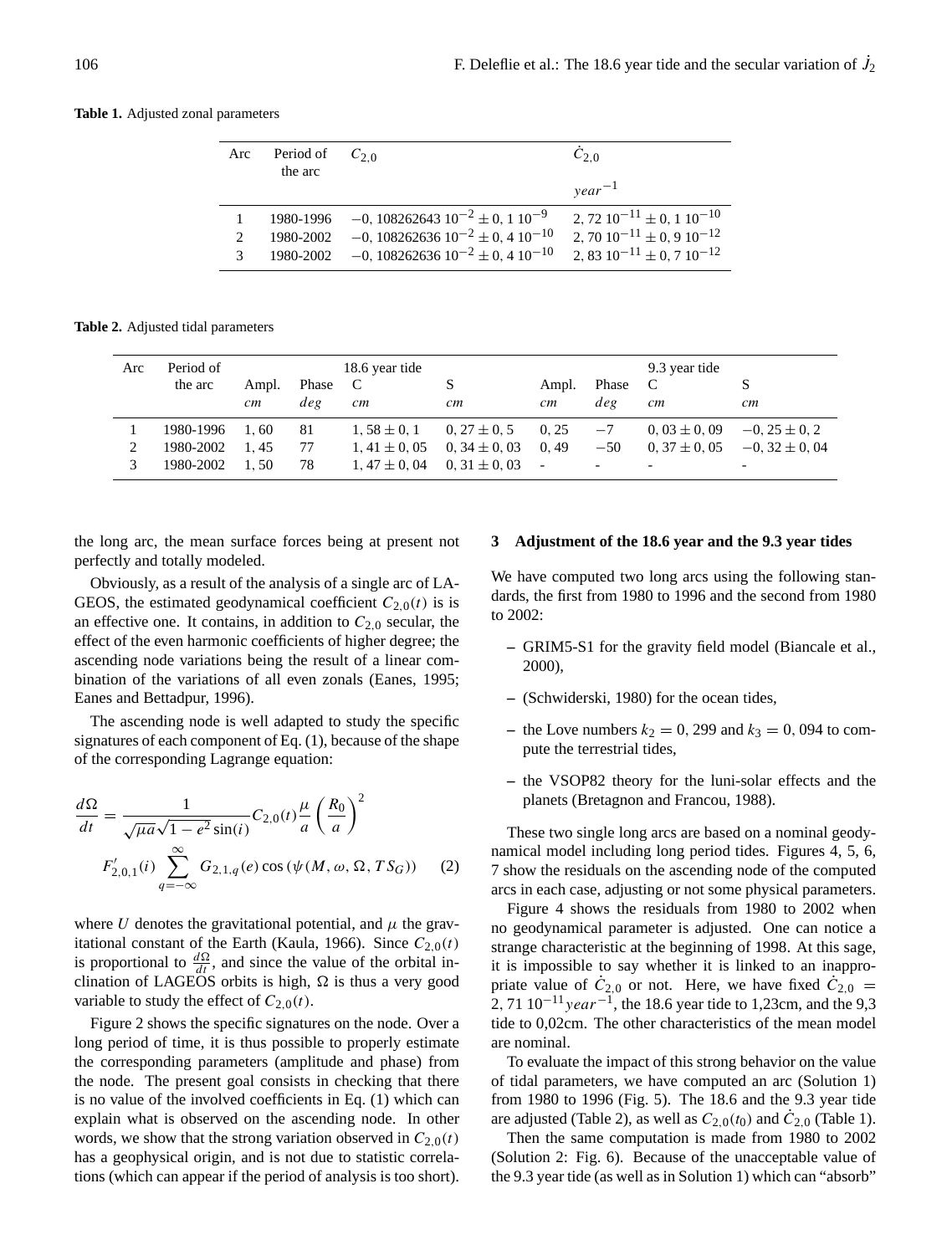

**Fig. 6.** Residuals on the ascending node of LAGEOS with an arc computed from 1980 to 2002, including the adjustment of the 9.3 year tide (Solution 2). Adjusted geodynamical parameters: 18.6 year tide, 9.3 year tide,  $C_{2,0}$  and  $\dot{C}_{2,0}$ . An annual and a semi-annual terms have also been adjusted.



Fig. 7. Residuals on the ascending node of LAGEOS with an arc computed from 1980 to 2002, NOT including the adjustment of the 9.3 year tide (Solution 3). Adjusted geodynamical parameters: 18.6 year tide,  $C_{2,0}$  and  $\dot{C}_{2,0}$ . An annual and a semi-annual terms have also been adjusted.

part of the 18.6 year signal, we have computed an arc from 1980 to 1996, without adjusting the 9.3 year tide (Solution 3). One can see in Fig. 7 with naked eye a signal at this period.

The adjusted values of  $C_{2,0}(t_0)$  and  $\dot{C}_{2,0}$  have a great stability, and are not much affected by the strong variation observed in the residuals (Solutions 2 and 3). Moreover, there are well decorrelated from the value of their amplitude of the 18.6 year tide (correlation equal to 0.25 in Solution 1 between  $\dot{C}_{2,0}$  and  $C_{18,6}$ ). Finally, the amplitude of the 18.6 year tide is also rather stable ; the difference of 0,1cm between Solutions 1 and 3 cannot breed a difference in the corresponding signal of the ascending node larger than 2 meters.

We conclude that the behavior beginning in 1998 observed on Fig. 7 cannot be absorbed neither by the 18.6 year tide, nor by a purely secular variation of  $J_2$ . On the other hand, a 9.3 year tide can partly mimic the observed residual signal but the adjusted amplitude exceeds 20 times the commonly accepted value.

# **4 Conclusion**

Our continuous temporal series of the ascending node confirms what is observed on the orbit of LAGEOS-1 with classical short arc technique: something happened at the beginning of 1998 in the orbital motion. Our long period approach makes us conclude that this phenomenon cannot be related to the post-glacial rebound or to the 18.6 year tide, since

these phenomena have specific signatures on the orbital motion which do not correspond to what is effectively observed. Is it the same phenomenon which triggered the two changes in the sign of  $\ddot{C}_{2,0}$  which can be seen in the Fig. 3 at the end of 1989 and at the end of 1985? Another study, with different satellites and more geodynamical adjusted parameters would be interesting.

#### **References**

- Biancale, R., Balmino, G., Lemoine, J.-M., Marty, J.-C., Moynot, B., Barlier, F., Exertier, P., Laurain, O., and Gegout, P.: A new global Earth's gravity field model from satellite orbit perturbations: GRIM5-S1, Geophys. Res. Lett., 27, 22, 3611–3614, 2000.
- Bretagnon, P. and Francou, G.: Planetary theories in rectangular and spherical variables. VSOP87 solutions, Astron. Astroph., 202, 309–315, 1988.
- Bruinsma, S. L.: Semi-analytical long-arc satellite orbit computation and the estimation of time-varying gravity parameters, Phd Thesis, Delft University of Tech., Delft, Pays-Bas, 2002.
- Cazenave, A. and Nerem, R. S.: Redistributing Earth's Mass, Science, 297, 783–784, 2002.
- Chao, B. F. and Eanes, R.: Global gravitational changes due to atmospheric mass redistribution as observed by the Lageos nodal residual, Geophys. J. Int., 122, 755–764, 1995.
- Cox, C. M. and CHao, B. F.: Detection of a Large-Scale Mass Redistribution in the Terrestrial System Since 1998, Science, 297, 831–833, 2002.